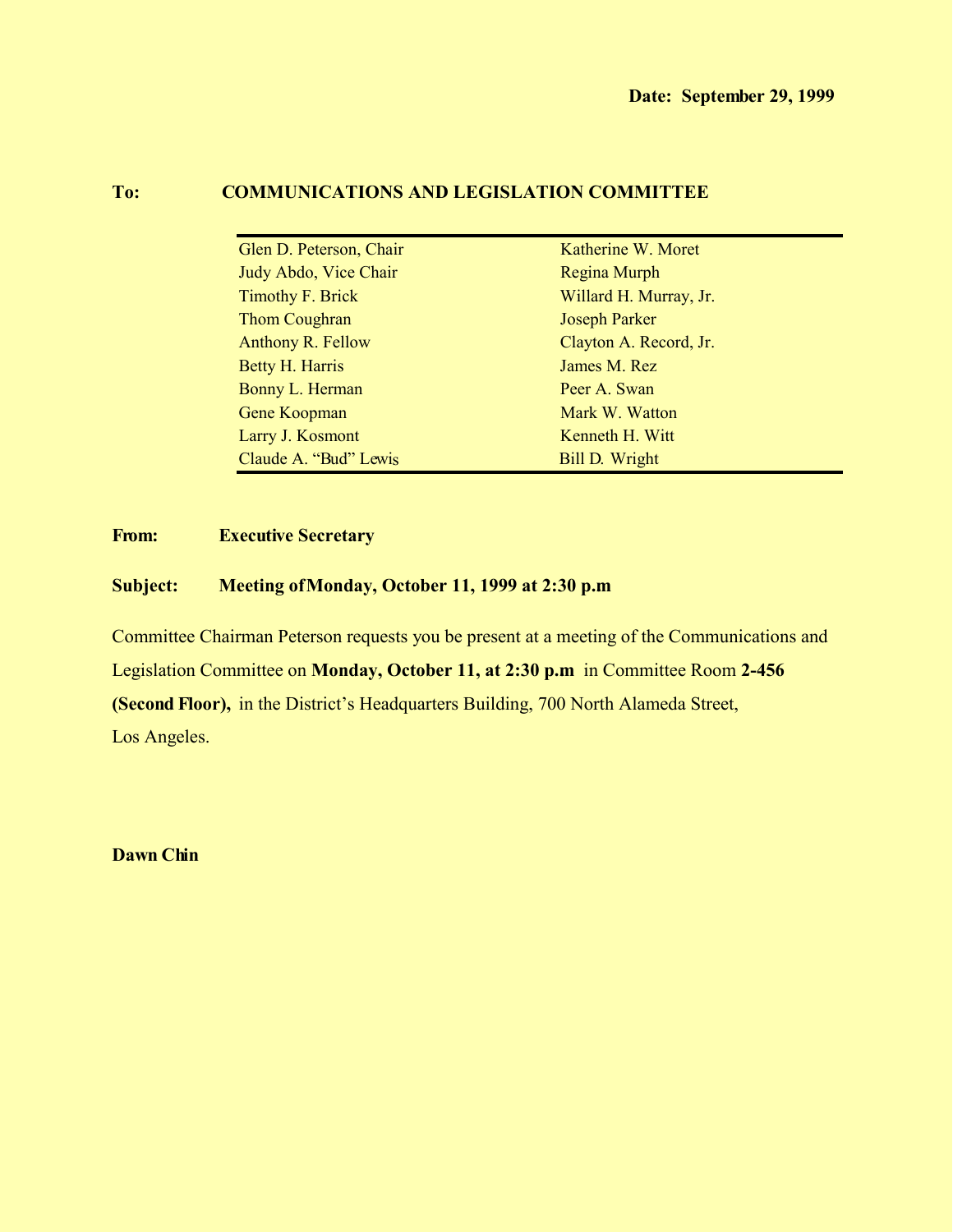

# *Communications and Legislation Committee Meeting with Board of Directors\**



# **October 11, 1999 2:30 PM**

**MWD Headquarters Building** ! **Room 2-456, 2nd Floor** ! **700 N. Alameda Street** ! **Los Angeles, CA 90012**

*\*The Metropolitan Water District's Communications and Legislation Committee meeting is noticed as a joint committee meeting with the Board of Directors for the purpose of compliance with the Brown Act. Members of the Board who are not assigned to the Communications and Legislation Committee may attend and participate as members of the Board, whether or not a quorum of the Board is present. In order to preserve the function of the committee as advisory to the Board, members of the Board who are not assigned to the Communications and Legislation Committee will not vote on matters before the Communications and Legislation Committee.*

- **1. ADDITIONS TO THE AGENDA** (As required by Gov. Code, § 54954.2 (b).)
- **2. OPPORTUNITY FOR MEMBERS OF THE PUBLIC TO ADDRESS THE COMMITTEE ON MATTERS WITHIN THE COMMITTEE'S JURISDICTION** (As required by Govt. Code, § 54954.3 (a).)
- **3. APPROVAL OF THE MINUTES OF THE MEETING OF THE COMMUNICATIONS AND LEGISLATION COMMITTEE HELD ON AUGUST 16, 1999.**

#### **4. CONSENT CALENDAR ITEMS - ACTION**

None

#### **5. OTHER BOARD ITEMS - ACTION**

None

#### **6. BOARD INFORMATION ITEMS**

None